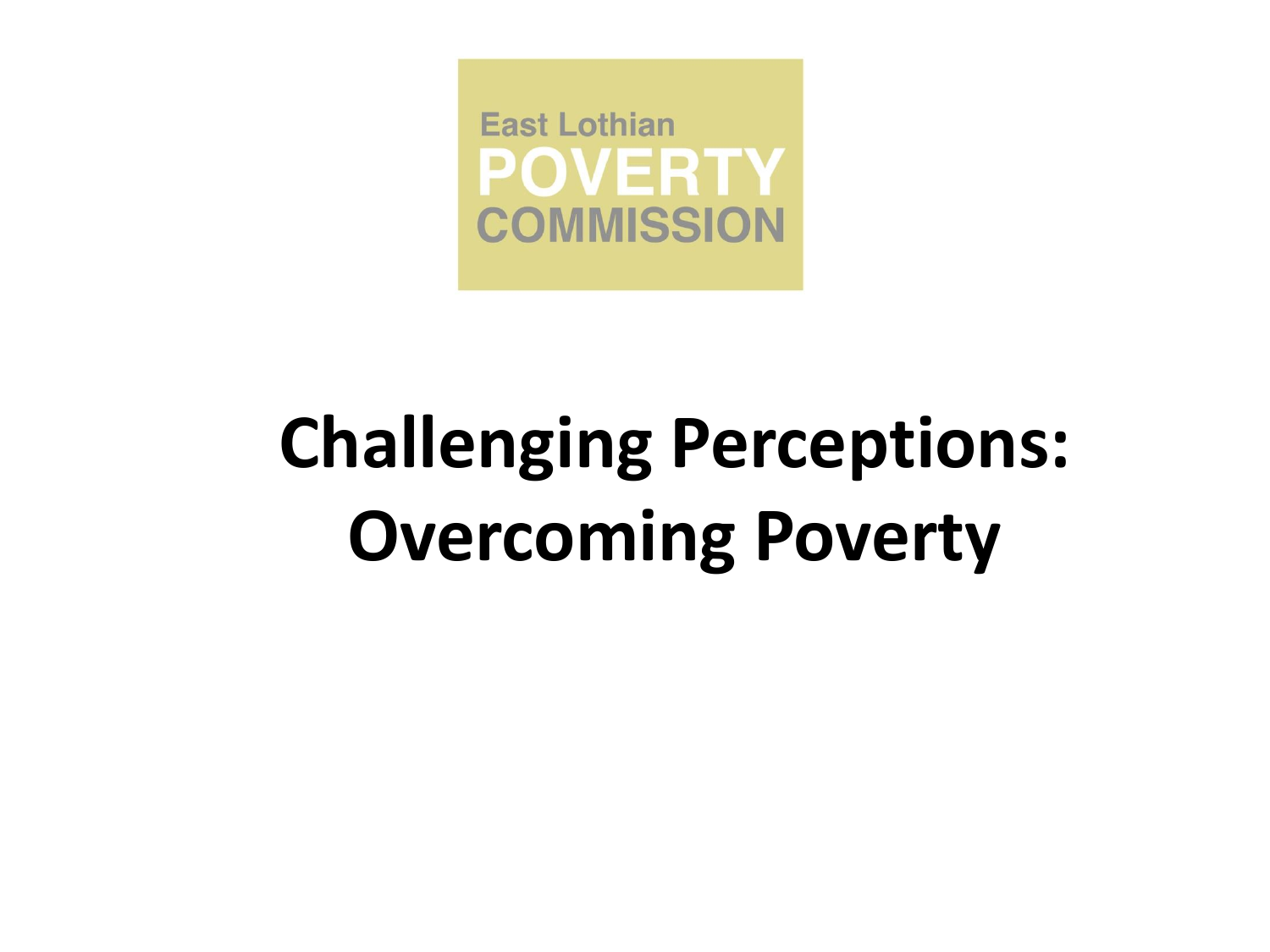*'Overcoming poverty is not a gesture of charity. It is an act of justice. It is the protection of a fundamental human right, the right to dignity and a decent life*. '

#### **Nelson Mandela**



**East Lothian**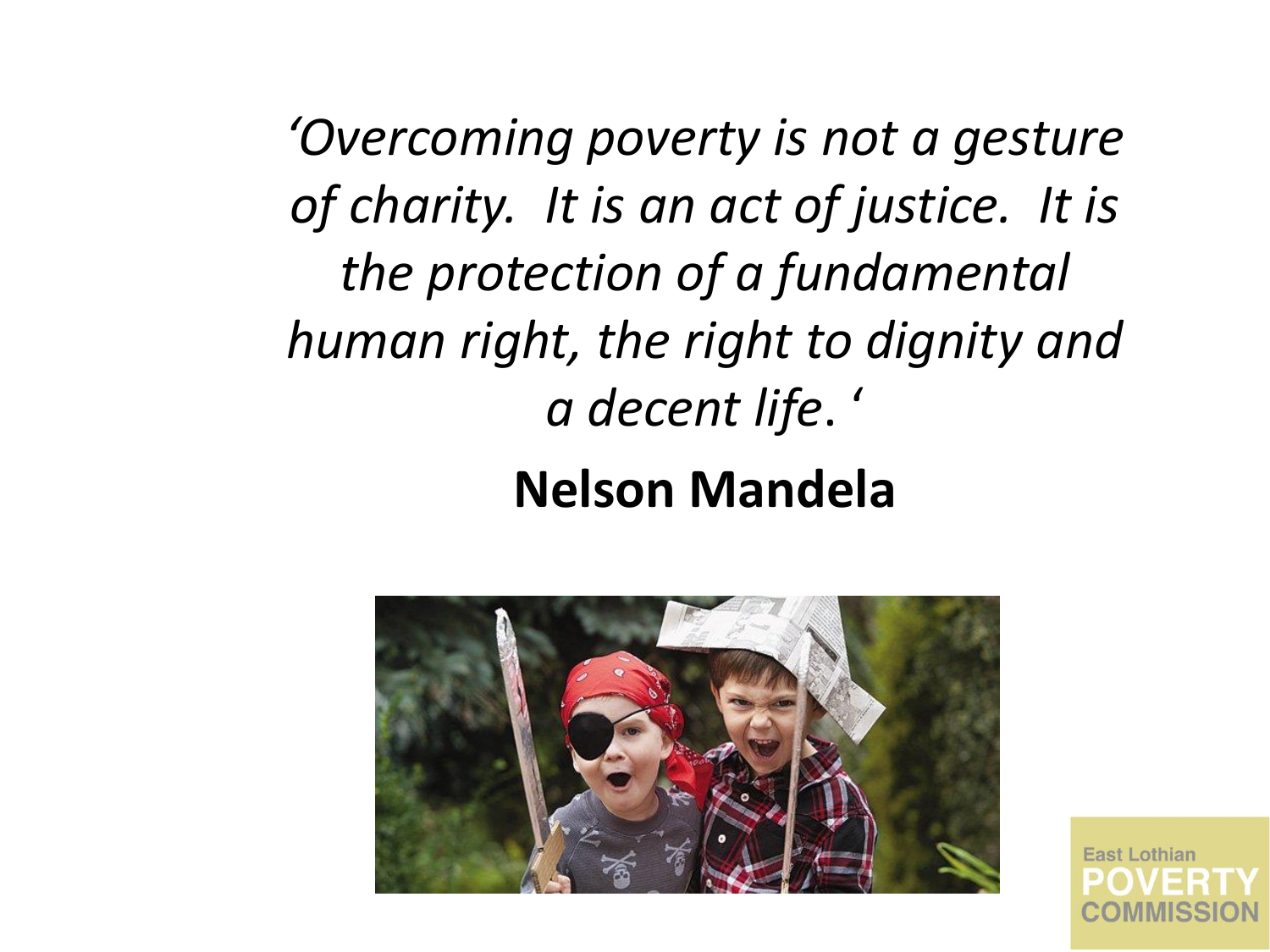# East Lothian Poverty Commission

- East Lothian Council and its partners have a core objective to 'reduce inequality within and between our ward areas in East Lothian'.
- Recognised that it was an important time to consider what more could be done to tackle poverty and address inequality locally.
- Poverty Commission was established and asked to examine poverty in East Lothian.
- Focused on identifying key actions that local organisations working in partnership can undertake to help people to move out of poverty or lessen its impact.
- Voluntary members with a local connection and a range of experience, passion and expertise related to poverty.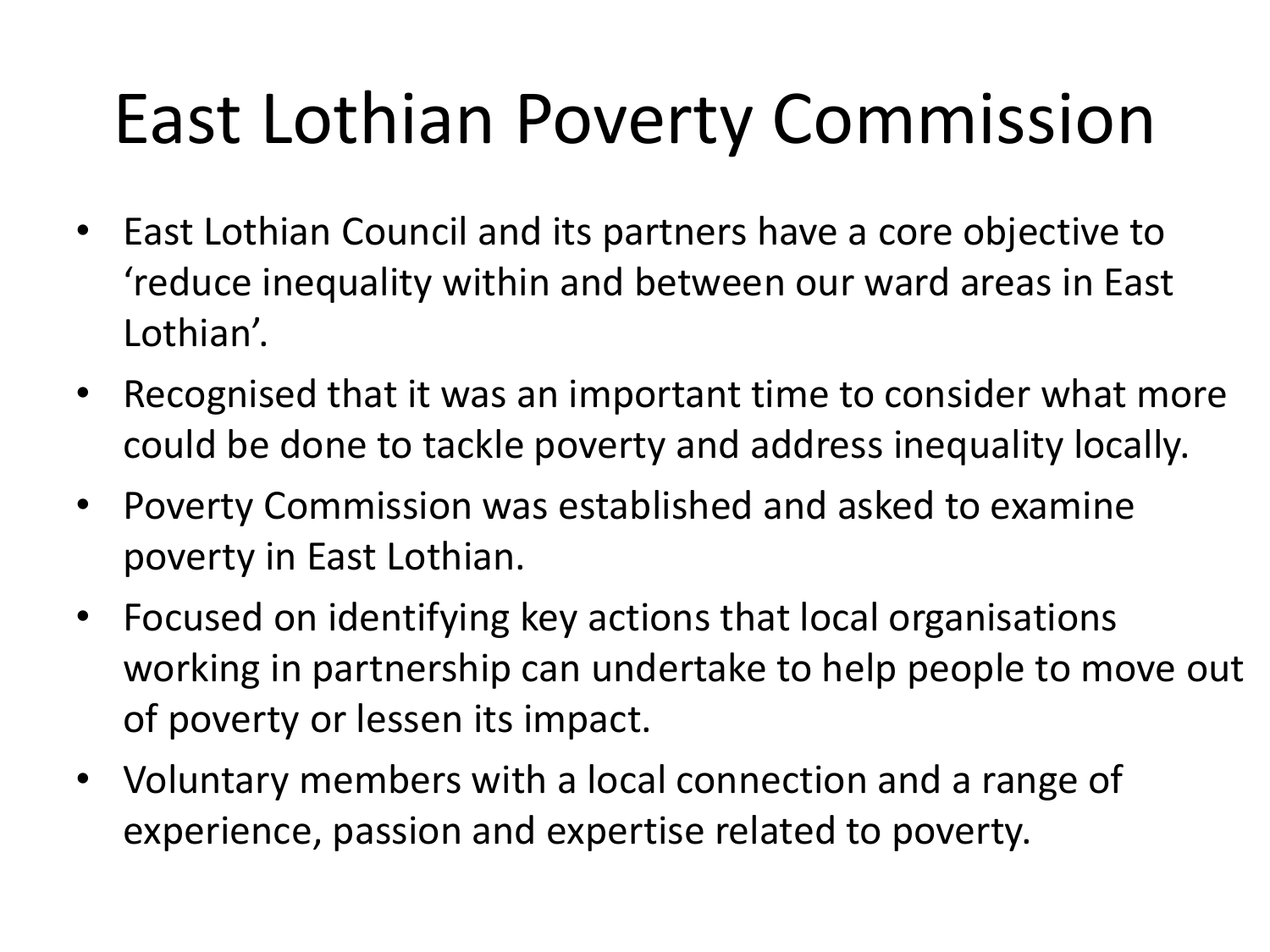## Poverty is a reality in East Lothian



**East Lothian COMMISSI**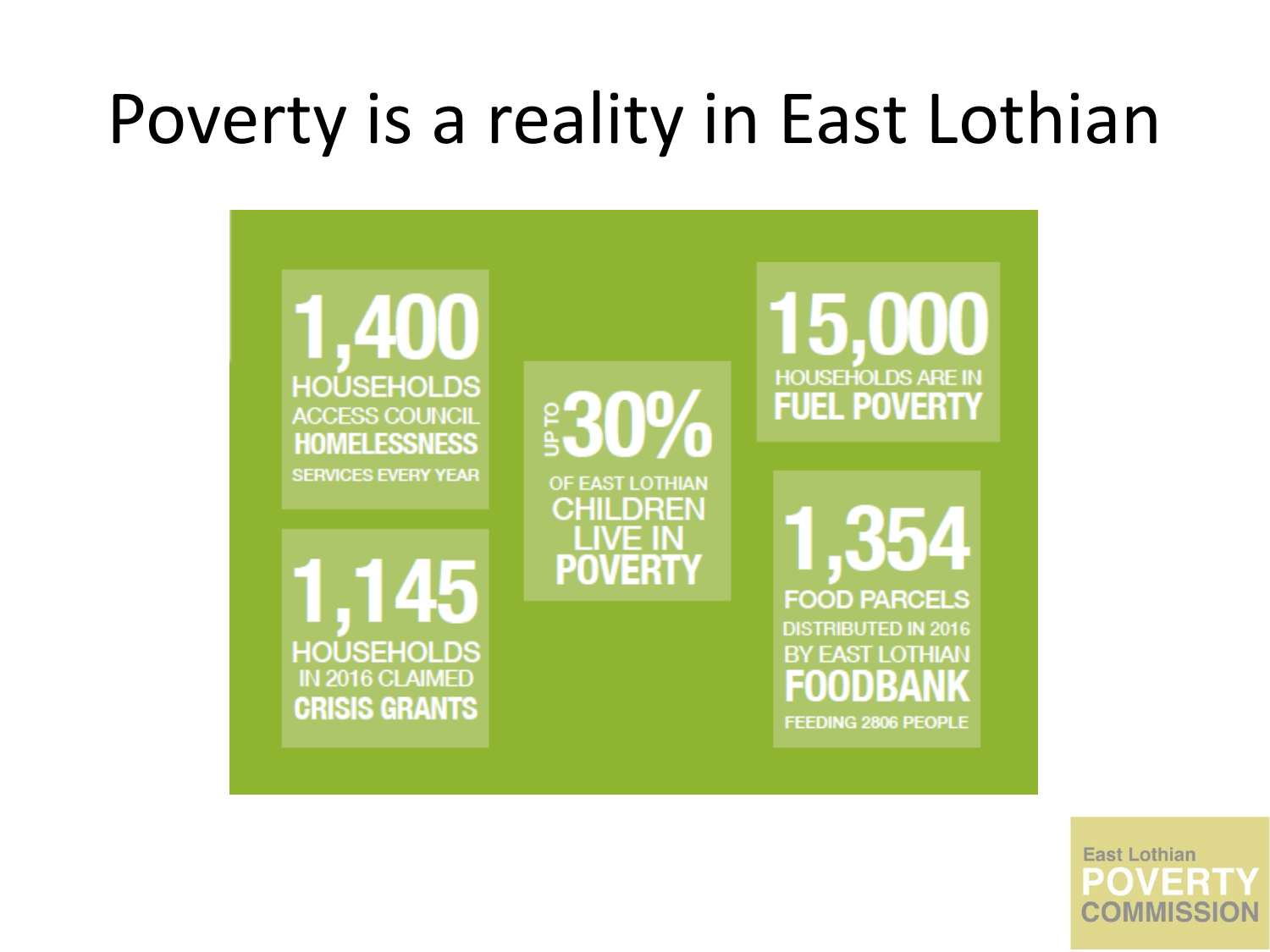## **Percentage children in Poverty**



**Percentage of children in poverty, Oct-Dec 2015**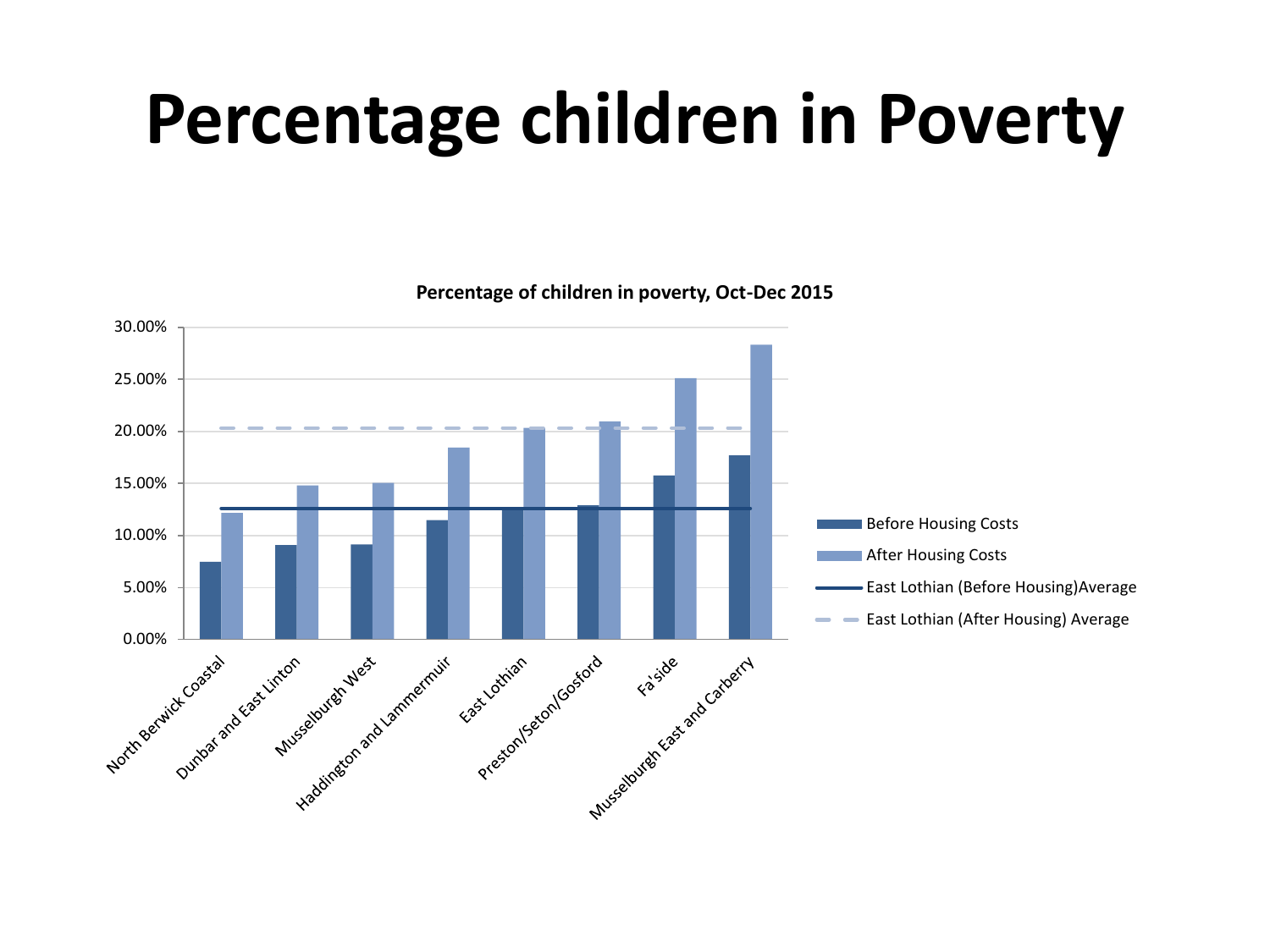#### **'East Lothian is a great place to live but a tough place to be poor'**



**East Lothian**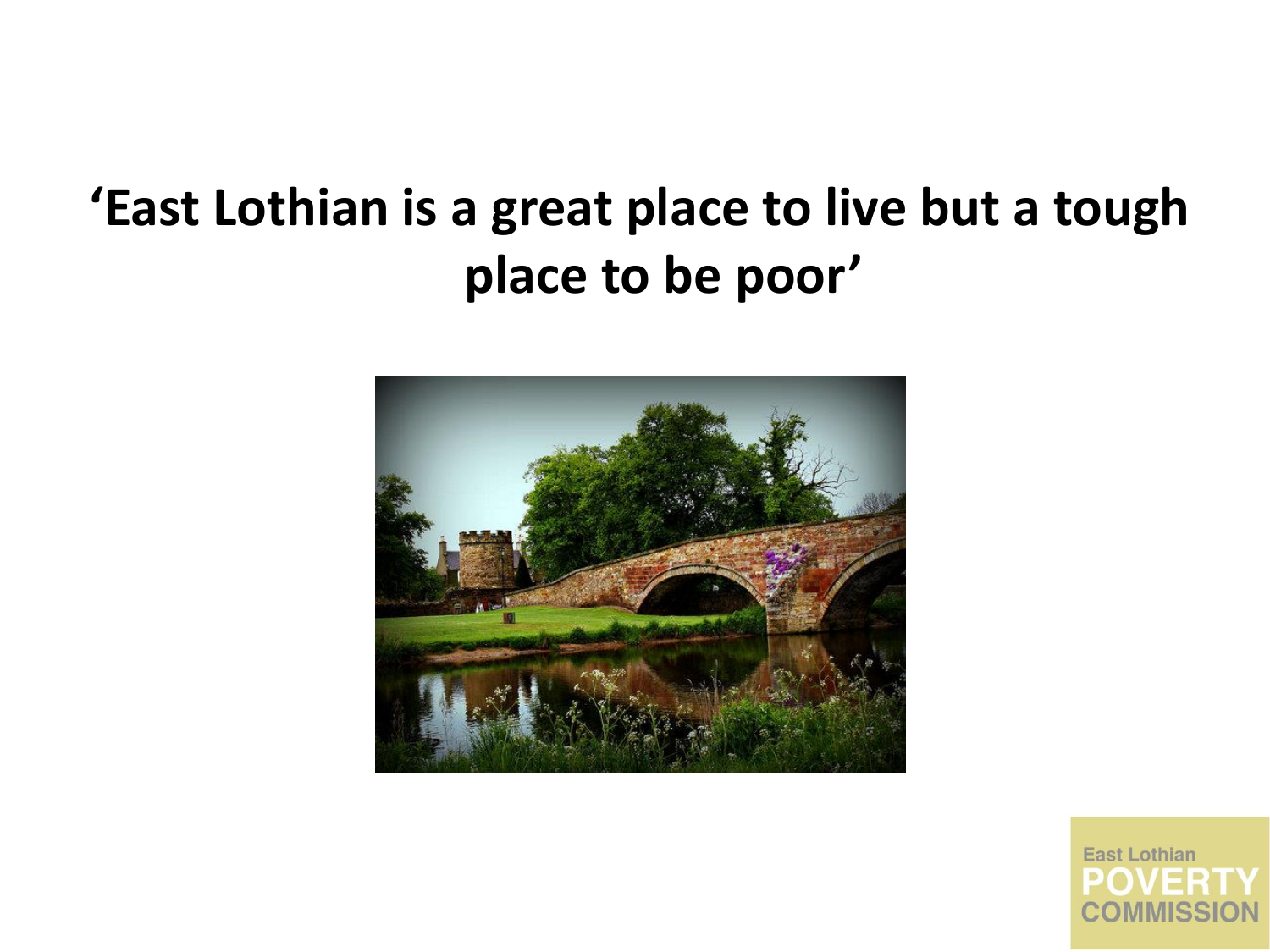# Stigma is a reality

- "It takes courage to say that you are having difficulty. Getting a way of people being able to say what they are experiencing without creating barriers or stigmatising people isn't always easy".
- 'I'm sometimes embarrassed to have people round to the house as its all second hand furniture and mixed up but that's what we have.'

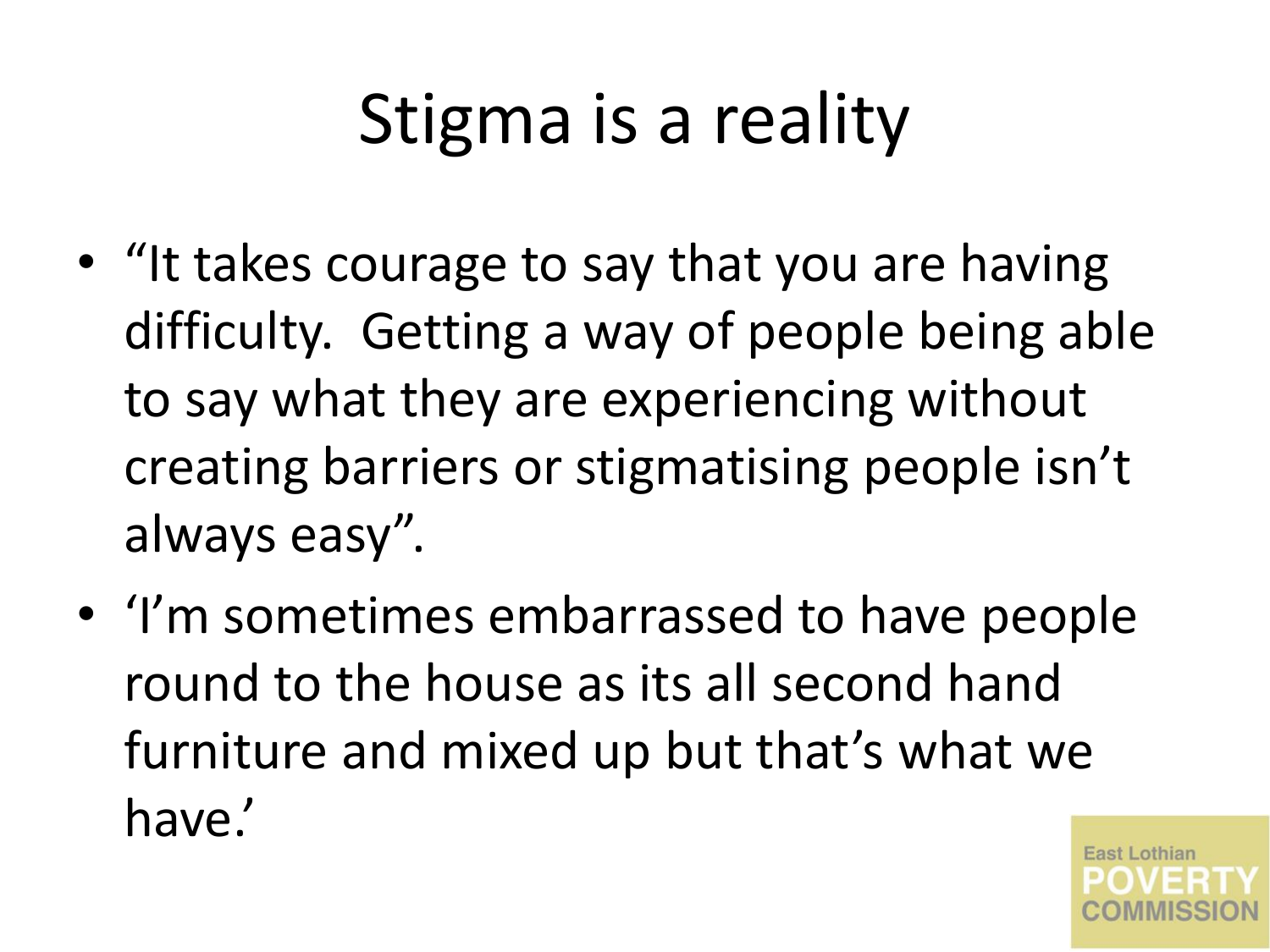### **Challenging Perceptions: Overcoming Poverty**

•Presents the findings of the Commission including evidence they heard and the recommendations made

•56 recommendations with local, national and UK wide implications

•Strong focus on Poverty as a human rights issue

•Highlights personal experiences and the stigma of poverty that remains for many people

•Challenges everyone to do as much as they can to tackle East Lothian poverty and its impact.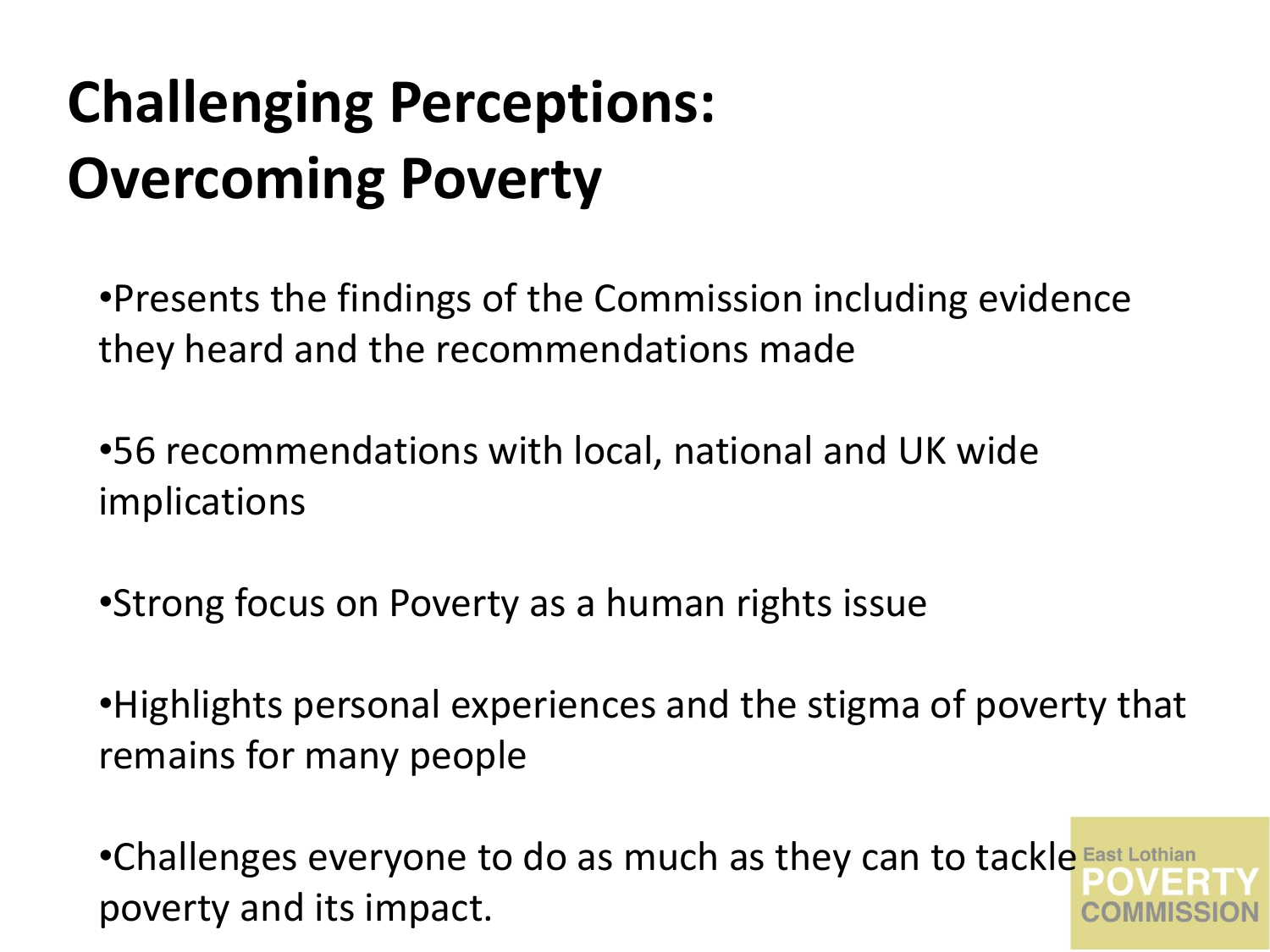### Recommendations

The report presents 56 recommendations and evidence based around the following themes:

- Having a home
- Financially included
- Secure and Protected
- Educated
- Working your way out of Poverty
- Healthy and Well
- Connected to the Community
- Empowered and responsible

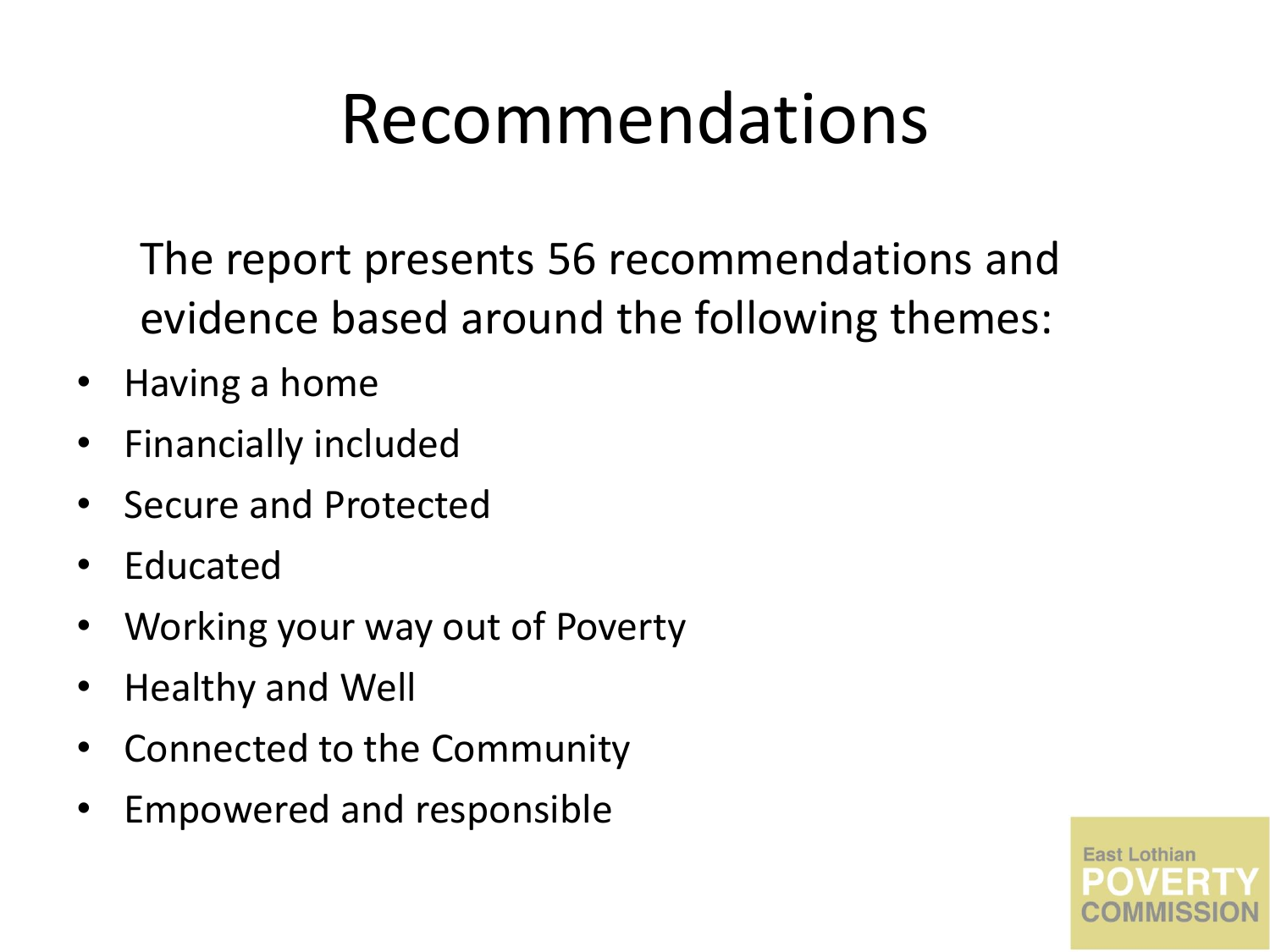# What has happened so far?

- Council and ELP have endorsed the recommendations by the Commission
- Reducing Inequality remains central to the new Council Plan and Local Outcome Improvement Plan
- New online Poverty Awareness Training for all employees and available to community groups via the Community Learn Pro platform
- New resource guide for Early Years on Equality, Poverty and Inclusion which includes a self assessment guide to help organisations think through their service.
- A similar guide for Sports Clubs/PE focusing on making these more inclusive.
- Free active schools places for those in receipt of free school meals from the start of the 2017/18 academic year.
- School Summer clubs operating in various locations- many funded through Area Partnerships
- New arrangements with East Lothian foodbank to ensure families who have delays in their benefits can access emergency food.
- Area Partnerships to have a greater focus and understanding of poverty and inequality - e.g. most now have Poverty Champions